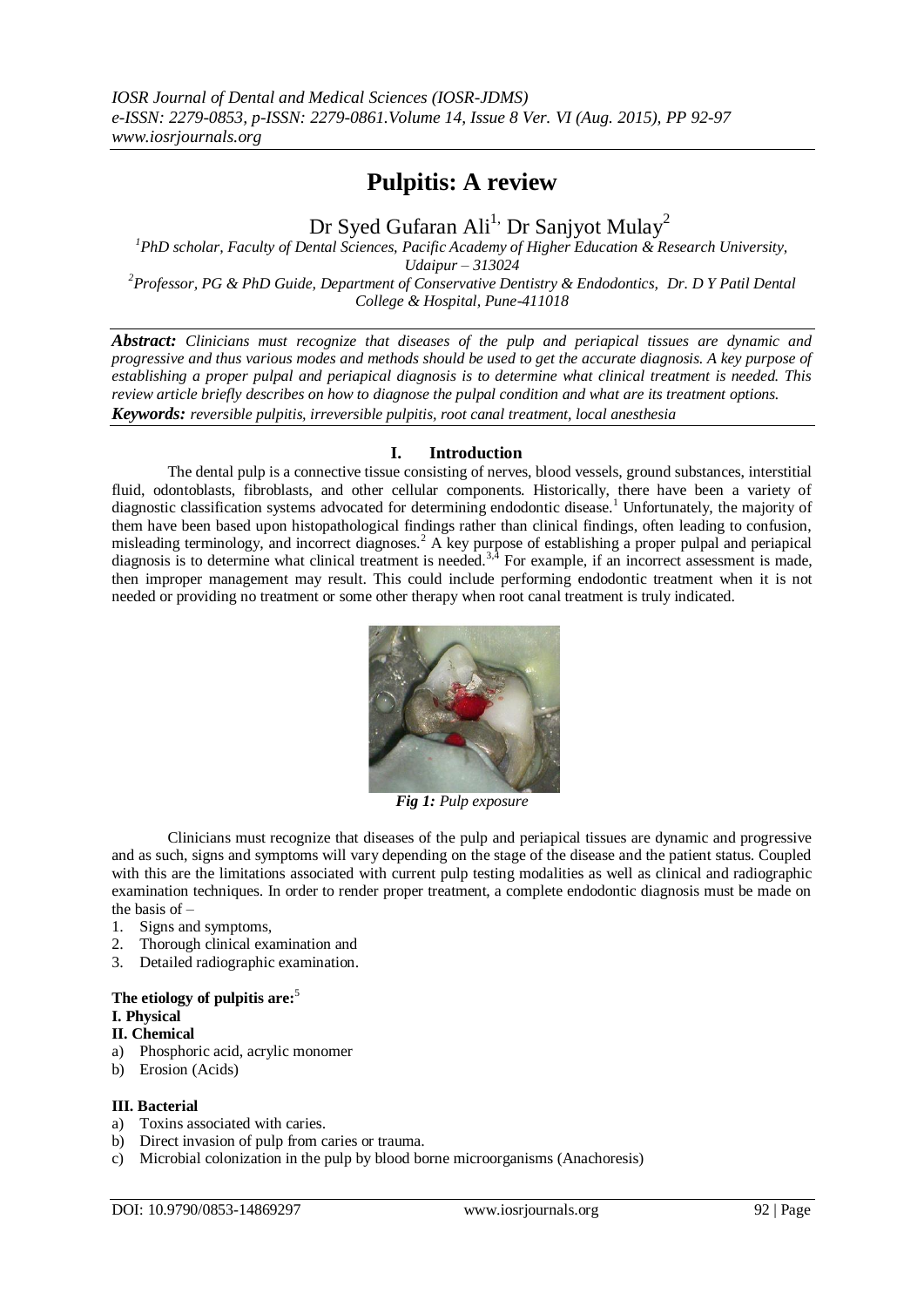

- iii. Barodontalgia
- iv. Pathologic wear(attrition etc)

## **A) Mechanical injury**

- **I. Trauma:**
- 1. Traumatic injury may or may not be accompanied by fracture of the crown or root.
- 2. More in children than in adults.
- 3. Habits such as
	- Opening bobby pins with the teeth,
	- Compulsive bruxism,
	- Nail biting etc.
- 4. In addition certain dental procedures occasionally injure the pulp:
	- Exposure of the pulp during excavation of carious tooth structure.
	- The use of pins for mechanical retention of amalgam or other restoration.
	- Malleting of gold-foil filling without adequate cement base.
	- Rapid separation of teeth by means of a mechanical separator.
	- Too-rapid movement of the teeth during orthodontic treatment.

## **II. Cracked tooth syndrome**

- 1. Incomplete fractures through the body of the tooth may cause pain of apparently idiopathic origin. This is referred to as the "cracked tooth syndrome".
- 2. The patient usually complains of pain, ranging from mild to excruciating, at the release of the biting pressure.
- 3. The most reliable diagnostic method is to try to reproduce the pain (pain occurs because the fractured segments may separate).
- 4. Diagnosis of cracked tooth may be done by:
	- i. Dye or transilluminating the cracked tooth.
	- ii. Using tooth slot.
- 5. Crown restoration immobilizing the fragment. (If the fracture involves only enamel & dentin).

## **III. Barodontalgia**

- 1. Barodontalgia, also known as aerodontalgia denotes toothache occurring at low atmospheric pressure at high altitude.
- 2. A tooth with chronic pulpitis can be symptomless at ground level, but it may cause pain at high altitude.
- 3. Barodontalgia has generally been observed in altitude between 5000-10000feet.
- 4. Lining the cavity with a varnish or a base of zinc-phosphate cement, with a sub base of zinc oxide-eugenol cement in deep cavities, helps to prevent barodontalgia.
- 5. Rauch classified barodontalgia according to chief complaint:
	- i. Class I : Acute pulpitis Sharp pain Ascent
	- ii. Class II : Chronic pulpitis Dull throbbing pain Ascent
	- iii. Class III : Necrosis Dull throbbing pain Descent, Asymptomatic Ascent
	- iv. Class IV : Periapical abscess Pain with both ascent & descent

## **VI. Pathologic wear**

The pulp may also become exposed or nearly exposed by pathologic wear of the teeth from either abrasion or attrition if secondary dentin is not deposited rapidly enough.

## **B) Thermal:**

- 1. Heat from cavity preparation.
- 2. Frictional heat caused by polishing a restoration.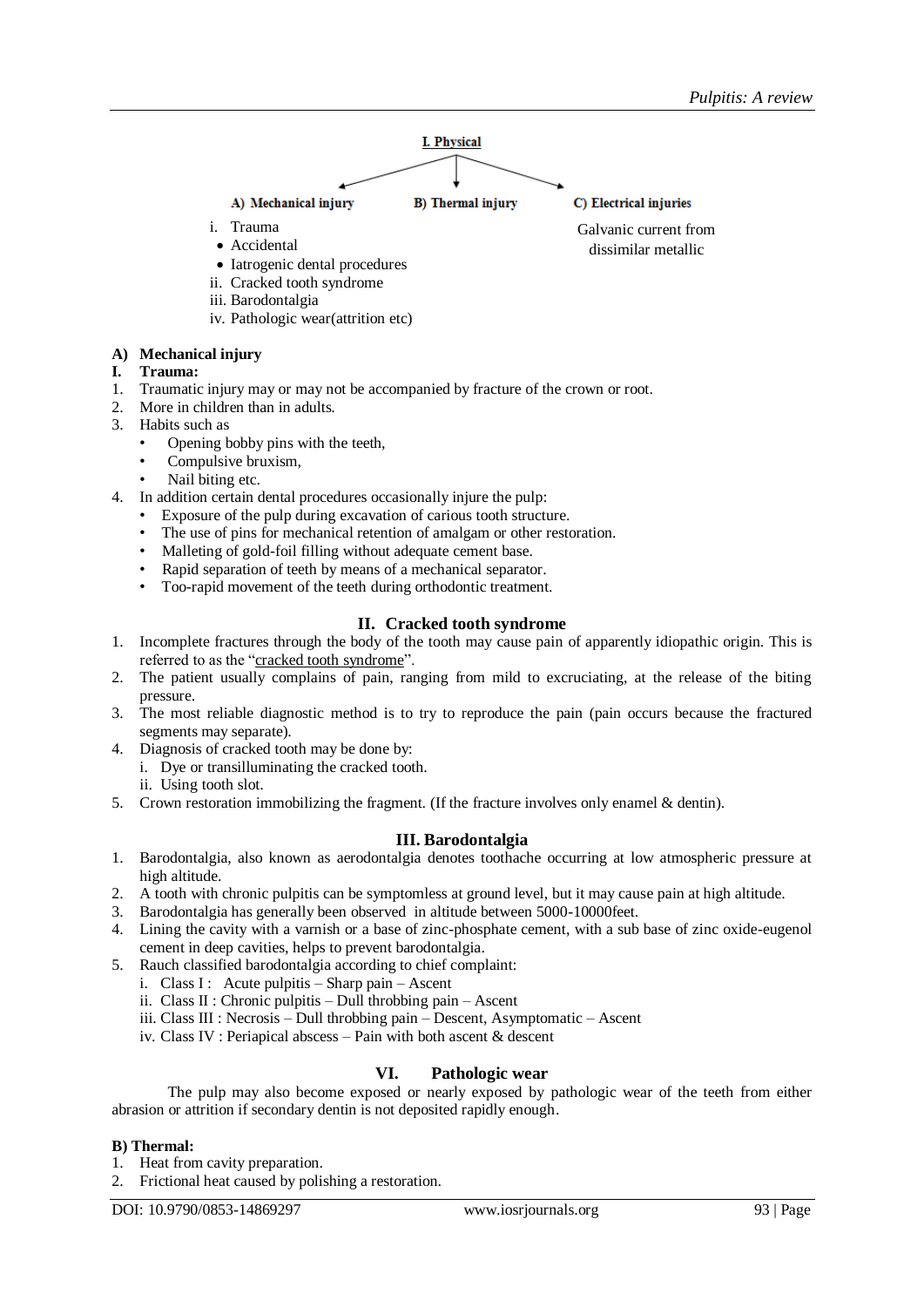- 3. Exothermic heat from the setting of cement.
- 4. Direct conduction of heat and cold through deep fillings without a protective base.

#### **II. Chemical:**

- 1. Arsenic in silicate restorations and desensitization paste are the most frequent cause of pulp death.
- 2. Key factors that would determine pulpal reaction to restorative material are:
	- i. Acidity (pH of the material).
	- ii. Absorption of water during setting reaction.
	- iii. Poor marginal adaptation of material.

#### **III. Bacterial:**

- 1. In 1894, W.D. Miller suggested that bacteria were a possible cause of inflammation in the pulp.
- 2. The presence or absence of bacterial irritation will determine the pulp survival once the pulp has been mechanically exposed.
- 3. The bacteria most often recovered from infected vital pulps are streptococci and staphylococci, but many other micro-organisms, including anaerobes, have also been isolated.
- 4. Lactobacilli are commonly found in carious dentin, they are seldom recovered from pulp because of their low degree of invasiveness.

#### **Reversible pulpitis:**

Reversible pulpitis is a mild to moderate inflammatory condition of the pulp caused by noxious stimuli in which the pulp is capable of returning to the uninflamed state following removal of the stimuli. Discomfort is experienced when a stimulus such as cold or sweet is applied and goes away within a couple of seconds following the removal of the stimulus.<sup>6</sup>



*Fig 2: Maxillary left first molar has mesio-occlusal caries and the patient has been complaining of sensitivity to sweets and to cold liquids. There is no discomfort to biting or percussion. The tooth is hyper-responsive to Endo-Ice with no lingering pain. Diagnosis: reversible pulpitis; normal apical tissues.*

#### **Histopathology:**

Reversible pulpitis may range from hyperemia to mild to moderate inflammatory changes limited to the area of the involved dentinal tubules, such as dentinal caries. Microscopically, one may see

- Dilated blood vessel.
- Extravasation of edema fluids.
- Disruption of the odontoblast layer.
- Reparative dentin.
- Acute & Chronic inflammatory cells.

#### **Symptoms:**

- 1. Symptomatic reversible pulpitis is characterized by sharp pain lasting for a moment.
- 2. It is more often brought on by cold than hot food or beverages and by cold air.
- 3. It does not occur spontaneously and does not continue when the cause has been removed.

#### **Diagnosis**:

- 1. Diagnosis is based on the symptoms.
- 2. Pain may become chronic. Although each paroxysm may be of short duration, the paroxysms may continue for weeks or even months.
- 3. A tooth with reversible pulpitis reacts normally to percussion, palpation, and mobility, and the periapical tissue is normal on radiographic examination.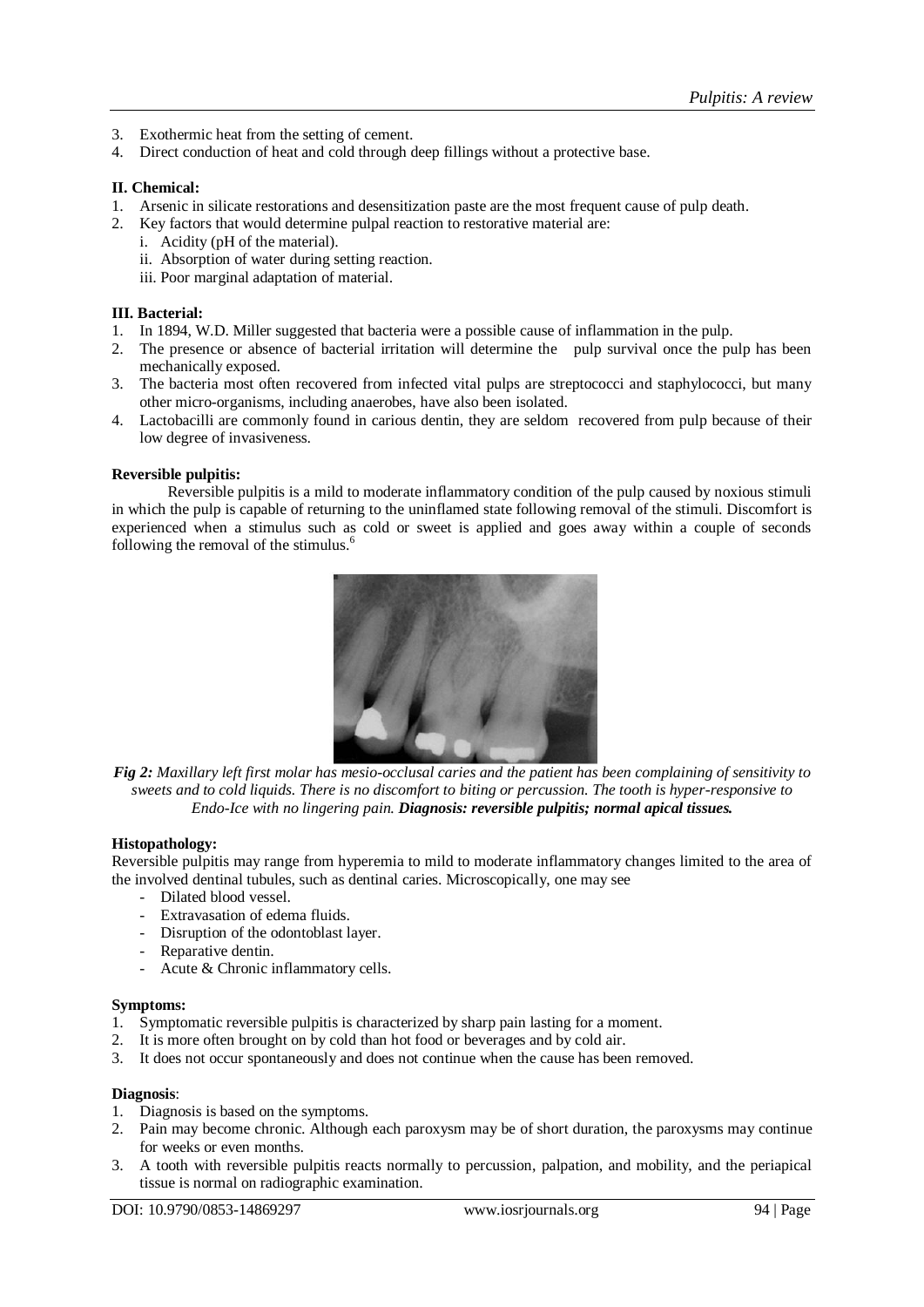## **Differential diagnosis:**

- 1. Irreversible pulpitis.
- 2. The pain is generally transitory, lasting a matter of seconds. Whereas in irreversible pulpitis, the pain may last several minutes or longer.

#### **Treatment:**

- 1. Best treatment is prevention.
	- Periodic care to prevent the development of caries.
	- Early insertion of a filling if a cavity has developed.
	- Desenstization of tooth neck in case of recession.
- 2. When reversible pulpitis is present, removal of the noxious stimuli .
- 3. Once the symptoms have subsided, the tooth should be tested for vitality, to make sure that pulpal necrosis has not occurred.
- 4. When pain persists despite proper treatment, the pulpal inflammation should be regarded as irreversible, the treatment for which is pulp extirpation.<sup>6</sup>

#### **Prognosis:**

The prognosis for the pulp is favorable if the irritant is removed early enough; otherwise, the condition may develop into irreversible pulpitis.

## **Irreversible pulpitis:**

**Symptomatic Irreversible Pulpitis** is based on subjective and objective findings that the vital inflamed pulp is incapable of healing and that root canal treatment is indicated. Characteristics may include sharp pain upon thermal stimulus, lingering pain (often 30 seconds or longer after stimulus removal), spontaneity (unprovoked pain) and referred pain. Sometimes the pain may be accentuated by postural changes such as lying down or bending over and over-the-counter analgesics are typically ineffective. Teeth with symptomatic irreversible pulpitis may be difficult to diagnose because the inflammation has not yet reached the periapical tissues, thus resulting in no pain or discomfort to percussion. In such cases, dental history and thermal testing are the primary tools for assessing pulpal status.<sup>6</sup>

**Asymptomatic Irreversible Pulpitis** is a clinical diagnosis based on subjective and objective findings indicating that the vital inflamed pulp is incapable of healing and that root canal treatment is indicated. These cases have no clinical symptoms and usually respond normally to thermal testing but may have had trauma or deep caries that would likely result in exposure following removal.<sup>6</sup>



*Fig 3: Following the placement of a full gold crown on the maxillary right second molar, the patient complained of sensitivity to both hot and cold liquids; now the discomfort is spontaneous. Upon application of Endo-Ice on this tooth, the patient experienced pain and upon removal of the stimulus, the discomfort lingered for 12 seconds. Responses to both percussion and palpation were normal; radiographically, there was no evidence of osseous changes. Diagnosis: Symptomatic irreversible pulpitis normal apical tissues.*

#### **Histopathology:**

- 1. Microscopically, one sees the area of the abscess with microorganisms present if in the late carious state, along with lymphocytes, plasma cells, and macrophages.
- 2. No microorganisms are found in the center of the abscess because of the phagocytic activity of the polymorphonuclear leukocytes.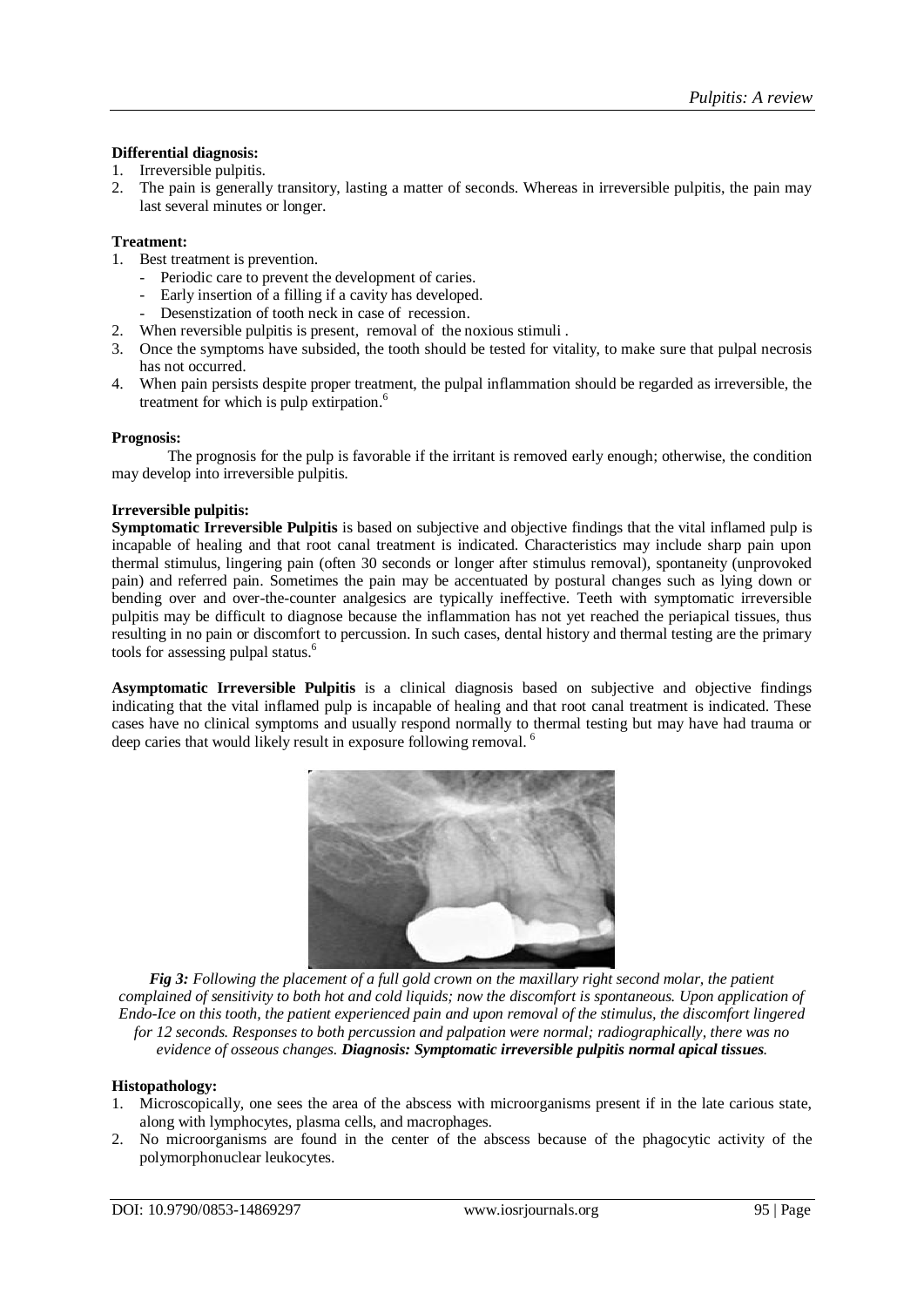## **Symptoms:**

- 1. The pain often continues when the cause has been removed, and it may come and go spontaneously, without apparent cause.
- 2. The patient may describe the pain as sharp piercing, or shooting, and it is generally severe.
- 3. The patient may also state that bending over or lying down, that is change of position, exacerbates the pain; changes in intrapulpal pressure may be the cause.
- 4. When no outlet is present, whether because of a covering of decay or a filling or because of food packed into a small exposure in the dentin, pain can be most intense.
- 5. The patient may also have pain referred to adjacent teeth, to the temple or sinuses when an upper posterior tooth is involved, or to the ear when a lower posterior tooth is affected.
- 6. Pain is increased by heat and is sometimes relieved by cold, although continued cold may intensify the pain.
- 7. Apical periodontitis is absent, except in the later stages, when inflammation or infection extends to the periodontal ligament.

#### **Diagnosis:**

- 1. Inspection generally discloses a deep cavity extending to the pulp.
- 2. The surface of the pulp is eroded. An odor of decomposition is frequently present in this area.
- 3. Probing into the area is not painful to the patient until the deeper areas of the pulp are reached.
- 4. A radiograph may also show exposure of the pulp.

## **Differential diagnosis:**

1. One must distinguish between reversible and irreversible pulpitis.

| <b>REVERSIBLE PULPITIS</b>                        | <b>IRREVERSIBLE PULPITIS</b>                                                                           |
|---------------------------------------------------|--------------------------------------------------------------------------------------------------------|
| Pain lasts for a moment.                          | Pain is severe & last longer.                                                                          |
| Stimulus requires to elicit the pain.             | Spontaneous pain.                                                                                      |
| Sharp pain                                        | - In later stages – Boring, Gnawing<br>or throbbing<br>- Sharp, piercing or shooting                   |
| EPT uses less current than on a controlled tooth. | Asymptomatic stage:<br>Early Symtomatic stage: Less<br>More: current is required than a control tooth. |

- 2. In later stage of irreversible pulpits, the symptoms may simulate those of an acute alveolar abscess.
- 3. Abscess has following symptoms which helps in differentiating it from pulpitis:
	- Tenderness on percussion.
	- Tenderness on palpation.
	- Swelling.
	- Mobility.
	- Lack of response to pulp vitality testing

#### **Treatment:**

- 1. Complete removal of pulp / Pulpectomy.
- 2. In posterior teeth removal of coronal pulp / Pulpotomy should be performed as an emergency procedure.

#### **Prognosis:**

The prognosis of the tooth is favorable if the pulp is removed and if the tooth undergoes proper endodontic therapy and restoration.

#### **Special considerations:**

When irreversible pulpitis is present, the teeth that are most difficult to anesthetize are mandibular molars, followed by mandibular premolars, the maxillary molars and premolars, and the mandibular anterior teeth. The fewest problem arise in the maxillary anterior teeth. In some teeth, irreversible pulpitis is the condition in the apical portion of the canals; the tissue in the chamber is necrotic and does not respond to pulp testing. The pulp chamber can be entered easily, but when attempts are made to place a file to length, severe pain results. In such cases supplemental injections are of great help.<sup>5</sup>